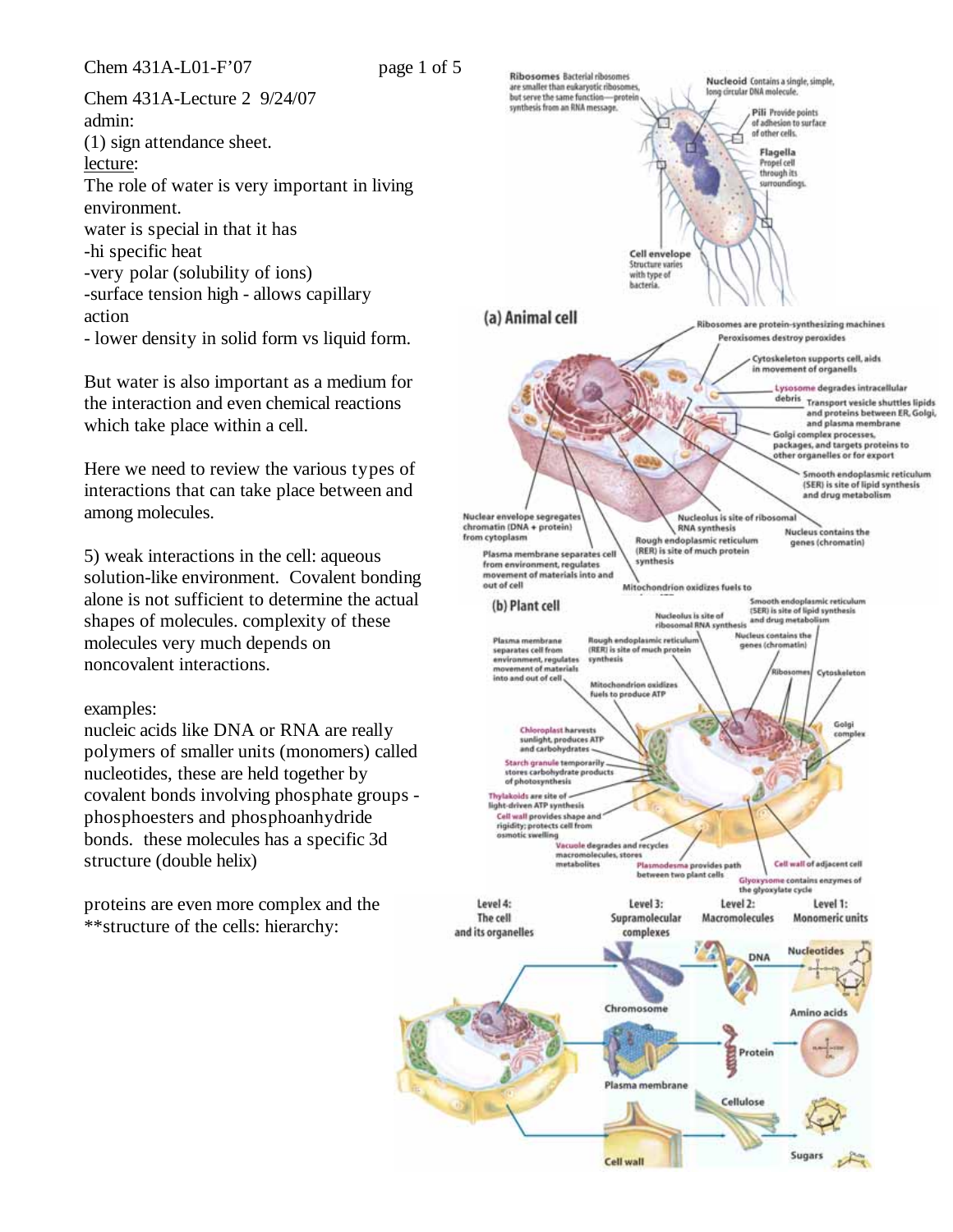Chem 431A-L01-F'07 page 2 of 5

amino acids forming these polymers (polypeptide) are precisely positioned to result in unique or nearly unique 3 d shapes and structures.

what are these non covalent interactions? same as those learned in general chemistry:

ion-ion, dipole-ion, dipole-dipole, dispersion, H-bond....etc. importance of water can not be overemphasized. Solubility- "like dissolves like", etc eg. -  $O_2$ can dissolve in water. so aquatic animals can live. similarly for  $CO<sub>2</sub>$ , - allows cell membranes to stay undissolved and keeps integrity of living cells.



## TABLE 2-1 Melting Point, Boiling Point, and Heat of Vaporization of Some Common Solvents

|                                                                              | Melting point (°C) | Boiling point (°C) | Heat of vaporization $(J/g)^*$ |
|------------------------------------------------------------------------------|--------------------|--------------------|--------------------------------|
| Water                                                                        | 0                  | 100                | 2,260                          |
| Methanol (CH <sub>3</sub> OH)                                                | $-98$              | 65                 | 1,100                          |
| Ethanol (CH <sub>3</sub> CH <sub>2</sub> OH)                                 | $-117$             | 78                 | 854                            |
| Propanol (CH <sub>3</sub> CH <sub>2</sub> CH <sub>2</sub> OH)                | $-127$             | 97                 | 687                            |
| Butanol (CH <sub>3</sub> (CH <sub>2</sub> ) <sub>2</sub> CH <sub>2</sub> OH) | $-90$              | 117                | 590                            |
| Acetone $(CH_3COCH_3)$                                                       | $-95$              | 56                 | 523                            |
| Hexane $(CH_3(CH_2)_4CH_3)$                                                  | $-98$              | 69                 | 423                            |
| Benzene $(C_{\beta}H_{\beta})$                                               | 6                  | 80                 | 394                            |
| Butane $(CH_2(CH_2)_2CH_2)$                                                  | $-135$             | $-0.5$             | 381                            |
| Chloroform (CHCl <sub>3</sub> )                                              | $-63$              | 61                 | 247                            |

\*The heat energy required to convert 1.0 g of a liquid at its boiling point, at atmospheric pressure, into its gaseous state at the same temperature. It is a direct measure of the energy required to overcome attractive forces between molecules in the liquid phase.



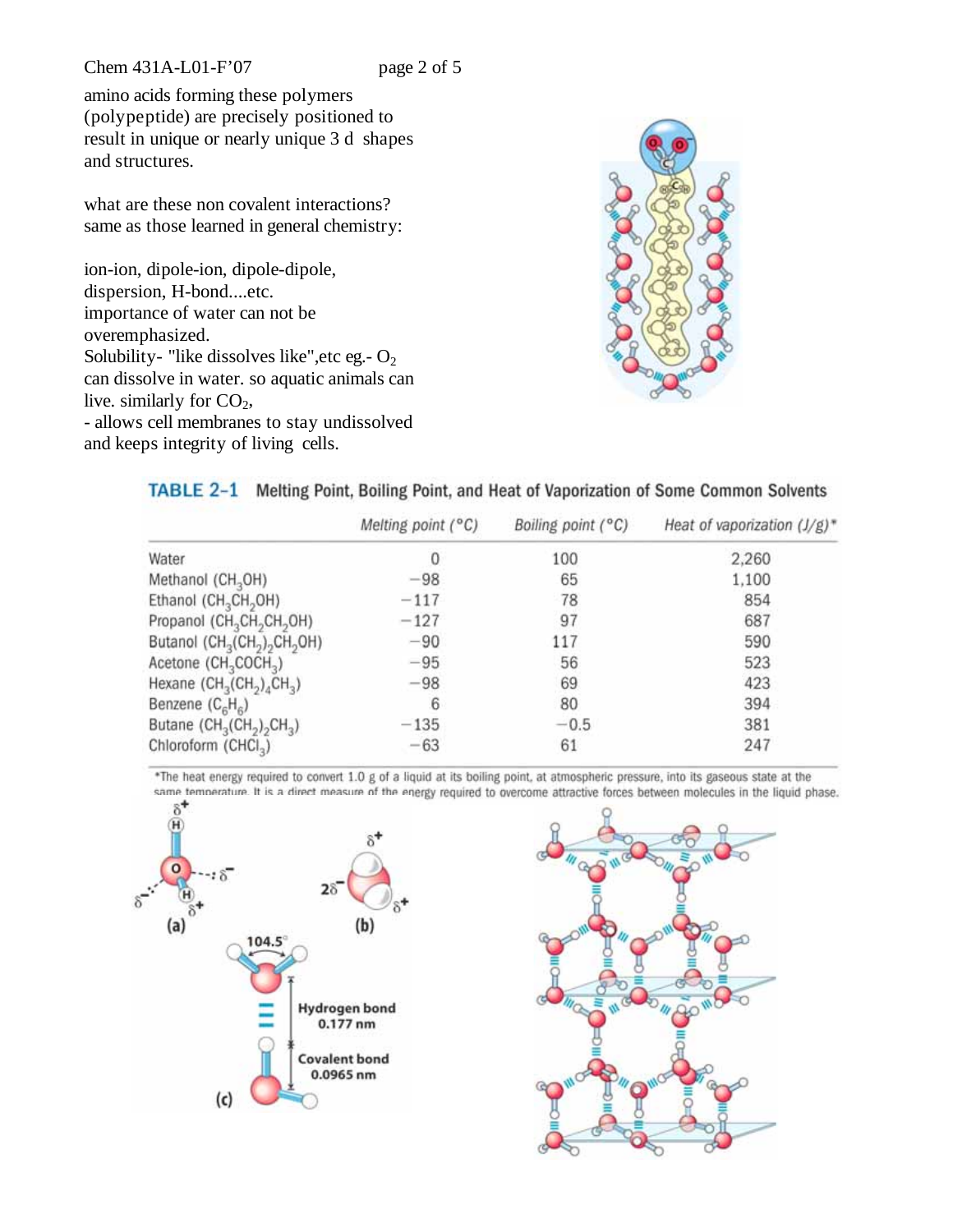

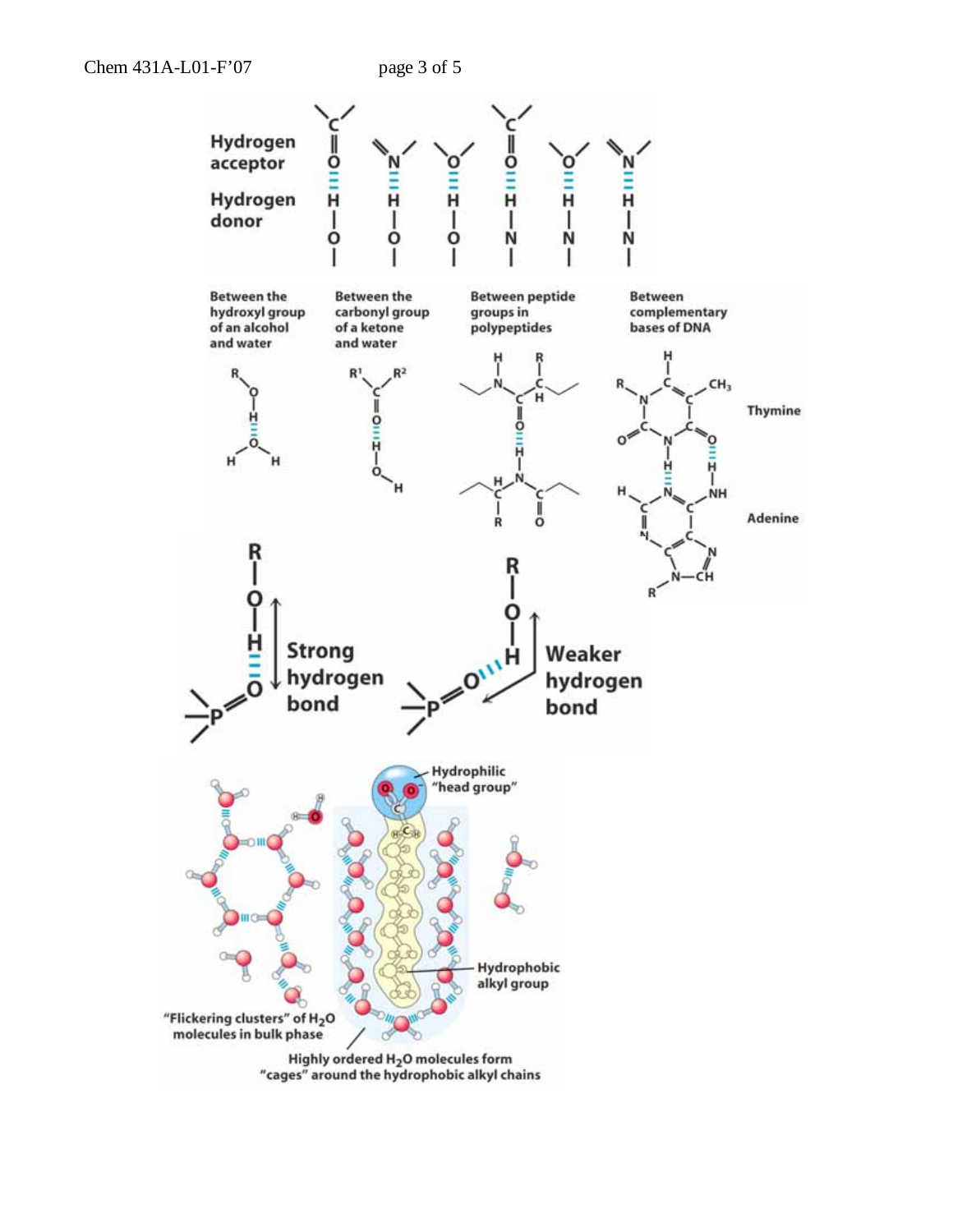

**Dispersion of** lipids in H<sub>2</sub>O **Each lipid molecule** forces surrounding H<sub>2</sub>O molecules to become highly ordered.



## **Clusters of lipid** molecules

Only lipid portions at the edge of the cluster force the ordering of water. Fewer H<sub>2</sub>O molecules are ordered, and entropy is increased.



## **Micelles**

All hydrophobic groups are sequestered from water; ordered shell of H<sub>2</sub>O molecules is minimized, and entropy is further increased.